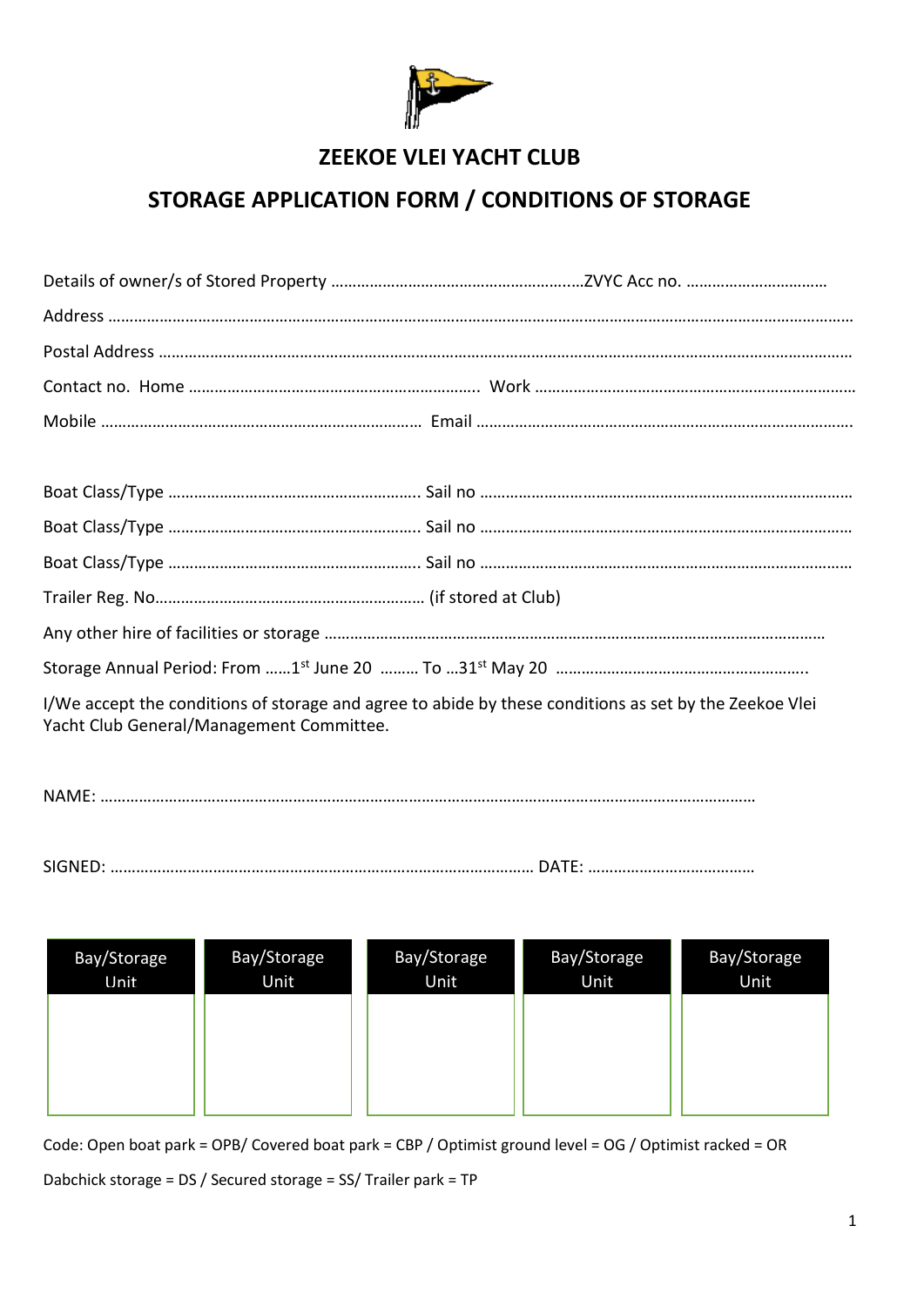

**ZEEKOE VLEI YACHT CLUB** 

# **CONDITIONS OF STORAGE**

### **CONDITIONS**

- 1. The club reserves the right to make reasonable changes to the Rules & Regulations without prior notice.
- 2. Failure by member to comply with these conditions shall be dealt with in terms of the Club Constitution.
- 3. Storage will be approved only for those members who have signed a 'Conditions of Storage' agreement and paid the prescribed fees. Owners of stored property must be paid up members of the club.
- 4. The club reserves the right to change the allocated bay number at any time.
- 5. No vehicle/boat or equipment, other than that authorised, may be parked/stored on the Club properties.
- **6.** Due to the demand for space we are unable to offer space to boats that are not sailed regularly.

#### **LIABILITY**

7. All property is stored at the owner's risk and the club does not accept responsibility for any loss of or damage to such property (either accidental or malicious).

## **REGISTRATION**

- 8. Owners of boats or trailers or equipment must submit to the Club Manger the completed Application Form.
- 9. At the start of each season, members shall declare to the Manager the details of the craft in their ownership, whether at the Club Grounds or not.
- 10. Members shall notify the Manager in writing within 21 days of any subsequent changes of craft or ownership to amend the Club register accordingly.
- 11. If the owner of a craft is not contactable by details on the register, that craft shall be deemed to be abandoned by its owner.

#### **IDENTIFICATION**

- 12. Property should have the ZVYC number of the owner clearly marked in accordance with the club regulations.
- 13. All property must have the ZVYC Annual Membership sticker clearly visible.

#### **EQUIPMENT AND FITTINGS**

- 14. Trailers if not in the trailer park, must be underneath your boat to avoid congestion.
- 15. Boats must be on a suitable mobile trailer/trolley. These must be maintained to facilitate Club maintenance.

#### **RESPONSIBILITY**

In the interest of fellow occupiers please ensure that when leaving the premises that gates/garage doors are securely locked, particularly after sailing events have finished and/or if using the enclosure outside of normal club sailing activity.